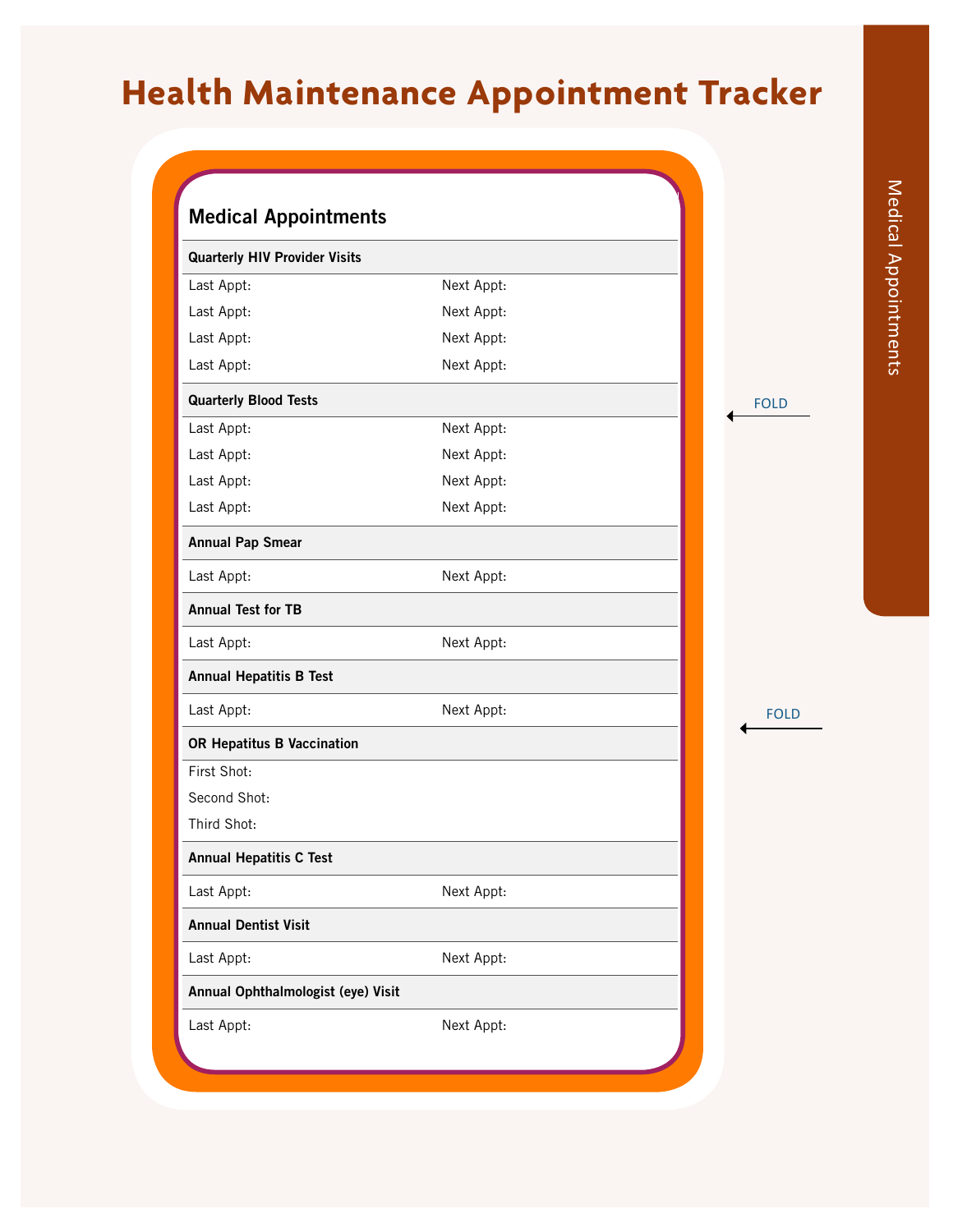## **Preparing for Your Appointment**

| <b>Before Your Visit</b>                    |                               |              |  |  |
|---------------------------------------------|-------------------------------|--------------|--|--|
| <b>Patient ID:</b>                          |                               |              |  |  |
| Doctor/Provider:                            |                               |              |  |  |
| Date:                                       |                               |              |  |  |
| Time:                                       |                               |              |  |  |
| Location:                                   |                               |              |  |  |
| How will I get there?                       |                               |              |  |  |
| $\Box$ Family/Friend<br>$\Box$ Drive Myself | $\Box$ Taxi/Car Service       | $\Box$ Other |  |  |
| Is the PN accompanying you?                 | $\square$ Yes<br>$\square$ No |              |  |  |
| Will you need an interpreter?               | $\Box$ Yes<br>$\square$ No    |              |  |  |

|                | <b>Questions and Answers</b> |
|----------------|------------------------------|
| Q <sub>i</sub> |                              |
| A:             |                              |
| Q <sub>i</sub> |                              |
| A:             |                              |
| Q <sub>i</sub> |                              |
| A:             |                              |